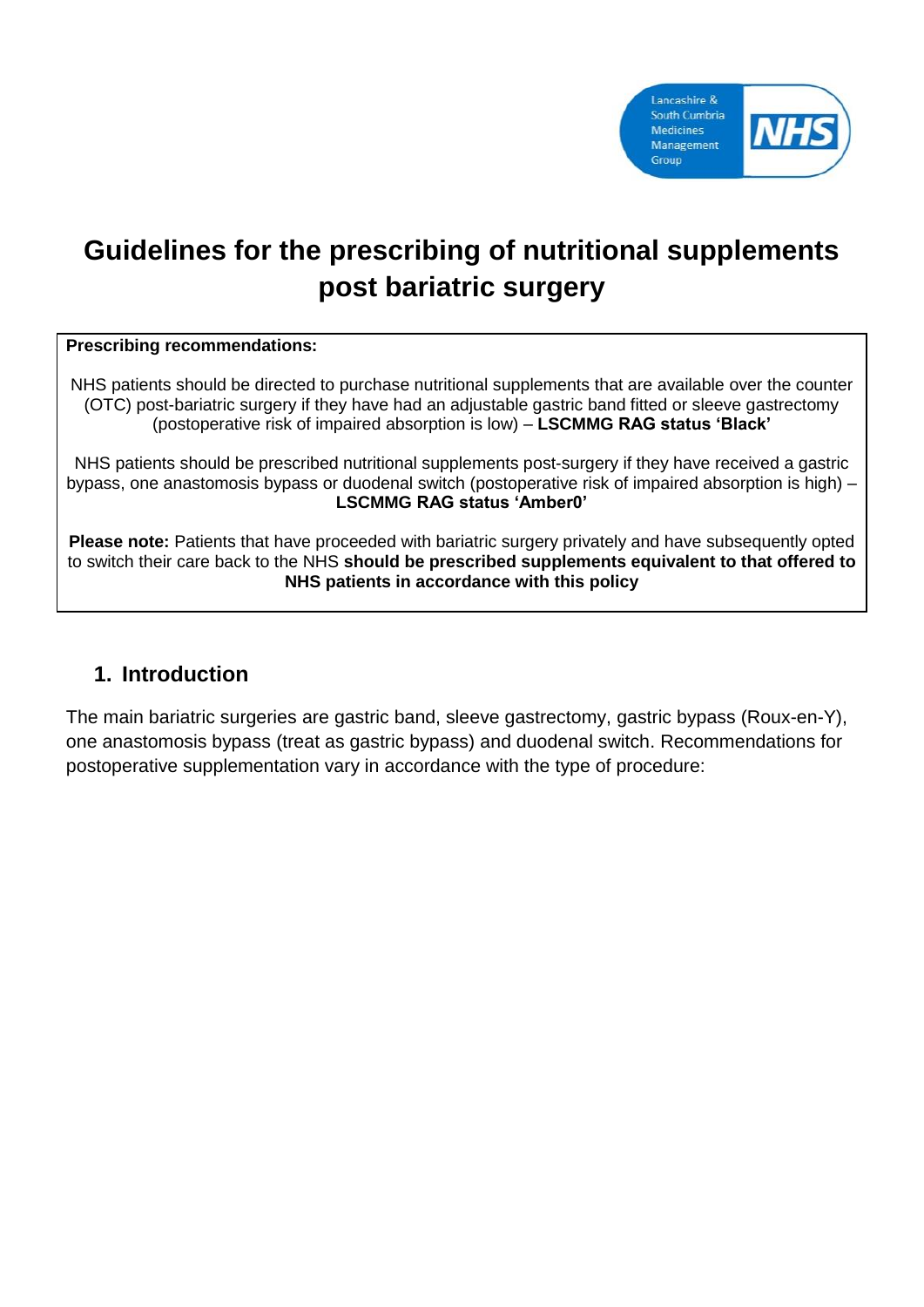|                                 | <b>Procedure</b>                                                                                                          |                                                                                                                                                                                                                                       |                                                                                                                                        |                                   |                                                            |                                    |                                     |
|---------------------------------|---------------------------------------------------------------------------------------------------------------------------|---------------------------------------------------------------------------------------------------------------------------------------------------------------------------------------------------------------------------------------|----------------------------------------------------------------------------------------------------------------------------------------|-----------------------------------|------------------------------------------------------------|------------------------------------|-------------------------------------|
| <b>Nutritional Supplement</b>   | Laparoscopic<br><b>Adjustable Gastric</b><br><b>Band</b><br>(the patient must be<br>advised to purchase<br>Forceval® OTC) | Laparoscopic Sleeve<br>Gastrectomy<br>(the patient must be<br>advised to purchase<br>Forceval®, Iron and<br>Calcichew <sup>®</sup> D3 Forte<br>OTC. Vitamin B12 will<br>need to be prescribed<br>and administered in<br>primary care) | <b>Roux-en-Y Gastric</b><br><b>Bypass and</b><br>duodenal switch<br>(prescribe all<br>preparations)                                    | <b>Product Example</b>            | Indicative<br><b>BNF</b> price<br>(January)<br>2022)/month | <b>Dosage</b>                      | <b>Course Length</b>                |
| <b>Multivitamin and Mineral</b> | Yes                                                                                                                       | Yes                                                                                                                                                                                                                                   | Yes                                                                                                                                    | Forceval <sup>®*</sup>            | £9.92                                                      | One daily                          | Lifelong                            |
|                                 |                                                                                                                           |                                                                                                                                                                                                                                       |                                                                                                                                        | Ferrous Sulphate                  | £0.81                                                      | 200mg once<br>daily                |                                     |
| Iron                            | Yes                                                                                                                       | Yes                                                                                                                                                                                                                                   | Yes                                                                                                                                    | Ferrous Fumarate                  | £3.99 (3-<br>months)                                       | 210mg once<br>daily                | Lifelong                            |
|                                 |                                                                                                                           |                                                                                                                                                                                                                                       |                                                                                                                                        | Ferrous Gluconate                 | £1.01                                                      | 300mg once<br>daily                |                                     |
| Folate                          | Separate preparation is<br>not required - Included<br>in<br>Forceval®*                                                    | Separate preparation is<br>not required - Included<br>in<br>Forceval®*                                                                                                                                                                | Separate preparation<br>is not required -<br>Included in<br>Forceval <sup>®*</sup>                                                     | Forceval <sup>®*</sup>            | £9.92                                                      | One daily                          |                                     |
| Vitamin B12                     | No                                                                                                                        | Yes                                                                                                                                                                                                                                   | Yes                                                                                                                                    | Hydroxocobalamin                  | $\blacksquare$                                             | 1 <sub>mg</sub> every<br>3-months  | Lifelong                            |
| Vitamin B                       | Yes                                                                                                                       | Yes                                                                                                                                                                                                                                   | Yes                                                                                                                                    | Vit B Co strong                   | £1.35                                                      | One or two<br>three times a<br>day | for $3 - 4$ months post-<br>surgery |
| Calcium and Vitamin D           | No                                                                                                                        | Yes                                                                                                                                                                                                                                   | Yes                                                                                                                                    | Calichew <sup>®</sup> D3<br>Forte | £4.24 (20-<br>days)                                        | Three times<br>daily               | Lifelong                            |
| Zinc                            | Separate preparation is<br>not required - Included<br>in<br>Forceval®*                                                    | Separate preparation is<br>not required - Included<br>in<br>Forceval®*<br>May require additional<br>supplementation up to<br>15mg o.d.                                                                                                | Separate preparation<br>is not required -<br>Included in<br>Forceval®*<br>May require additional<br>supplementation up to<br>15mg o.d. | Forceval <sup>®*</sup>            | £9.92                                                      | One daily                          |                                     |
| Copper                          | Separate preparation is<br>not required - Included<br>in                                                                  | Separate preparation is<br>not required - Included<br>in                                                                                                                                                                              | Separate preparation<br>is not required -<br>Included in                                                                               | Forceval <sup>®*</sup>            | £9.92                                                      | One daily                          |                                     |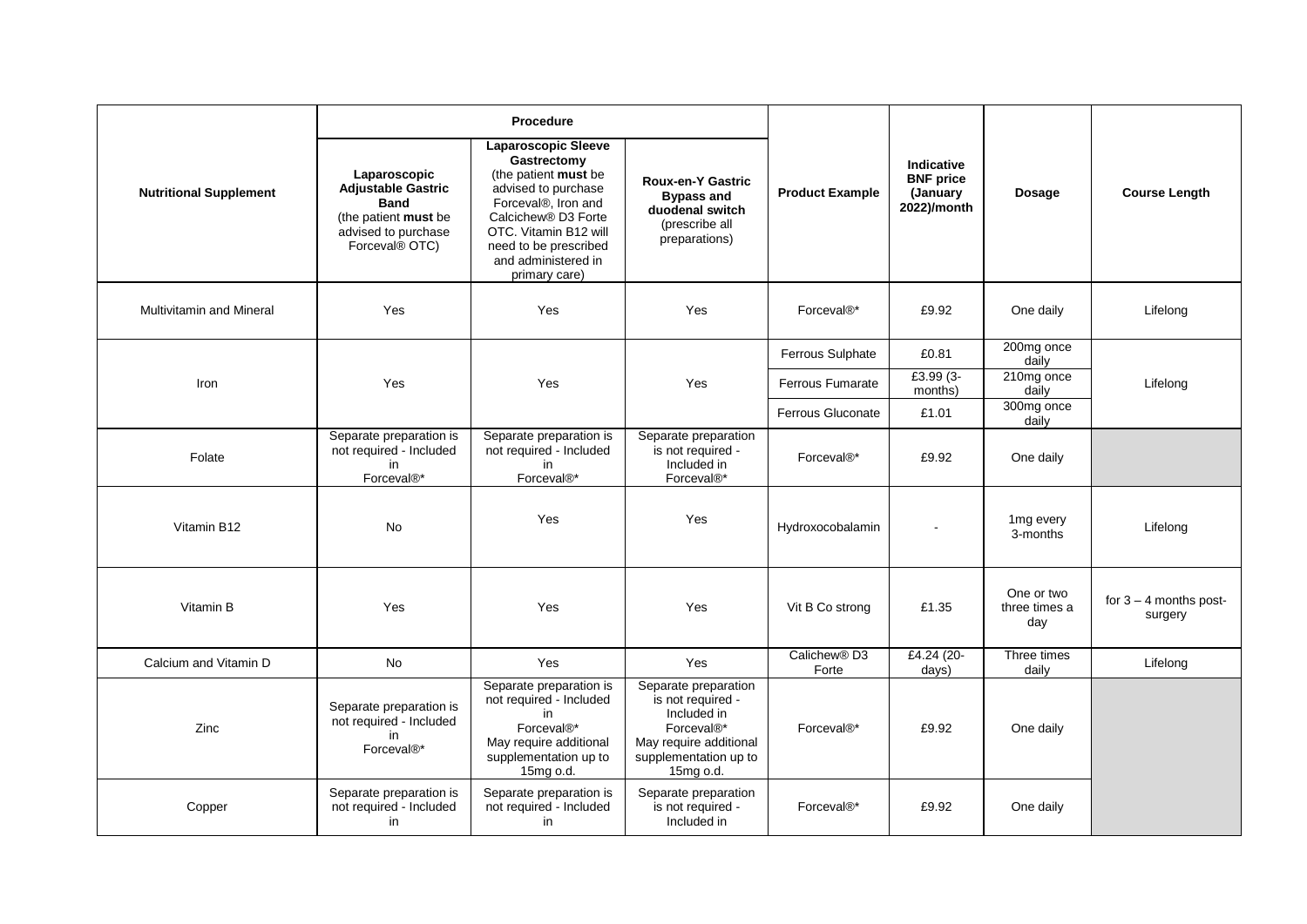|                                            | Forceval <sup>®*</sup>                                                                    | Forceval <sup>®*</sup>                                                                    | Forceval <sup>®*</sup>                                                                  |                        |       |           |
|--------------------------------------------|-------------------------------------------------------------------------------------------|-------------------------------------------------------------------------------------------|-----------------------------------------------------------------------------------------|------------------------|-------|-----------|
|                                            |                                                                                           |                                                                                           |                                                                                         |                        |       |           |
| Selenium                                   | Separate preparation is<br>not required - Included<br>in<br>Forceval <sup>®*</sup>        | Separate preparation is<br>not required - Included<br>in<br>Forceval <sup>®*</sup>        | Separate preparation<br>is not required -<br>Included in<br>Forceval <sup>®*</sup>      | Forceval <sup>®*</sup> | £9.92 | One daily |
| Vitamin A (only if deficiency is<br>found) | $No - separate$<br>preparation is not<br>required - Included in<br>Forceval <sup>®*</sup> | $No - separate$<br>preparation is not<br>required - Included in<br>Forceval <sup>®*</sup> | Yes - separate<br>preparation is required<br>above that in the<br>standard multivitamin |                        |       |           |
| Vitamin E                                  | $No - separate$<br>preparation is not<br>required - Included in<br>Forceval <sup>®*</sup> | $No - separate$<br>preparation is not<br>required - Included in<br>Forceval <sup>®*</sup> | Yes - separate<br>preparation is required<br>above that in the<br>standard multivitamin |                        |       |           |
| Vitamin K (only if deficiency is<br>found) | $No - separate$<br>preparation is not<br>required - Included in<br>Forceval <sup>®*</sup> | $No - separate$<br>preparation is not<br>required - Included in<br>Forceval <sup>®*</sup> | Yes - separate<br>preparation is required<br>above that in the<br>standard multivitamin |                        |       |           |

\* Forceval® is the only complete multivitamin and mineral supplement available both on and off prescription. Forceval® is available in both soluble and capsule form. Other A to Z multivitamins and minerals are also available to buy perhaps at a lower price. However, it cannot be guaranteed that these contain everything that is required.

**Table 2:** Recommended nutritional supplements after different bariatric procedures [4]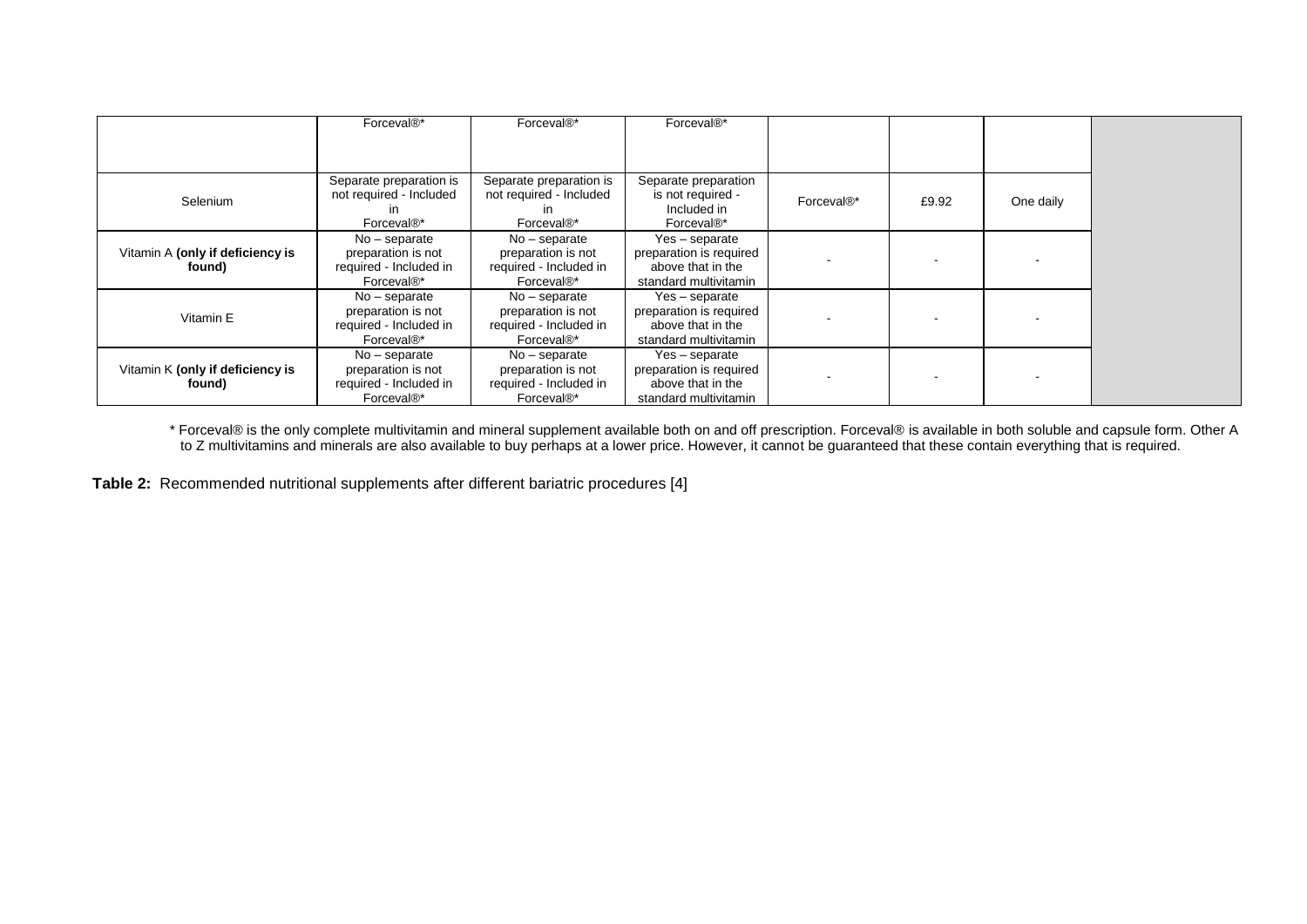Generally, in the initial stages after surgery, patients are advised to start on a liquid diet, before progressing onto pureed food, soft food and then more normal textured food. At two years, the patient should be able to manage a wide range of textures of foods but may still report difficulties with some. It can be assumed that all are not receiving the benefits of eating a "wellbalanced" diet to a greater or lesser extent depending on the type of surgery they have had. Therefore, **life-long supplementation is indicated in all patients**.

Hence, blood monitoring should be performed at intervals that are dependent on the type of bariatric surgery performed (see Table 3) or as directed by the specialist bariatric service.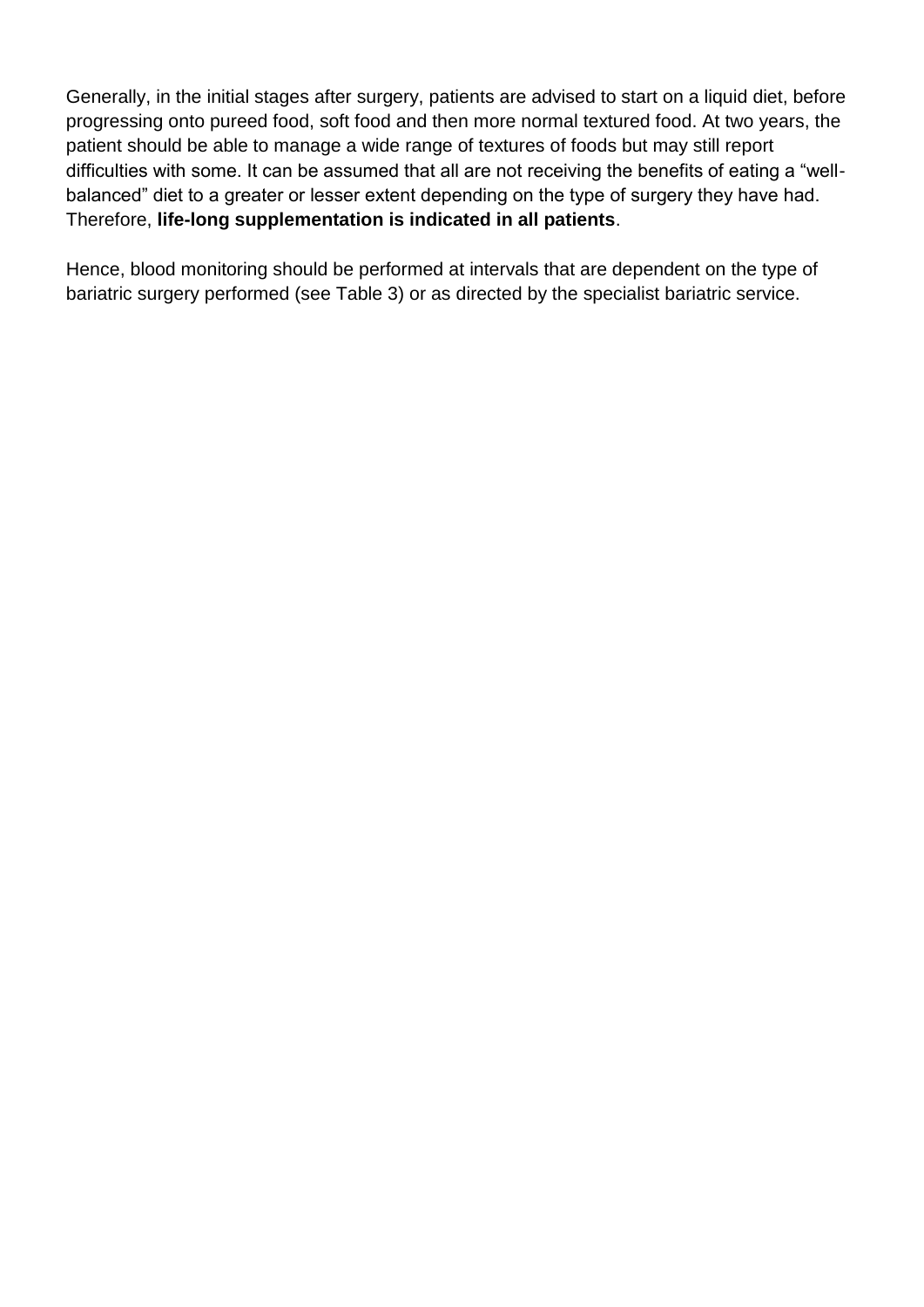|                                                                            | <b>Procedure</b>                                         |                                                                                                                 |                                                                                                                 |  |  |  |
|----------------------------------------------------------------------------|----------------------------------------------------------|-----------------------------------------------------------------------------------------------------------------|-----------------------------------------------------------------------------------------------------------------|--|--|--|
| <b>Blood Test</b>                                                          | Laparoscopic<br><b>Adjustable Gastric</b><br><b>Band</b> | <b>Laparoscopic Sleeve</b><br>Gastrectomy                                                                       | <b>Roux-en-Y Gastric</b><br><b>Bypass and duodenal</b><br>switch                                                |  |  |  |
| Calcium                                                                    | 3, 6, 12 months after<br>surgery, then annually          | 3, 6, 12 months after<br>surgery, then annually                                                                 | 3, 6, 12 months after<br>surgery, then annually                                                                 |  |  |  |
| Ferritin                                                                   | N/A                                                      | 3, 6, 12 months after<br>surgery, then annually                                                                 | 3, 6, 12 months after<br>surgery, then annually                                                                 |  |  |  |
| Folate                                                                     | 3, 6, 12 months after<br>surgery, then annually          | 3.6.12 months after<br>surgery, then annually                                                                   | 3, 6, 12 months after<br>surgery, then annually                                                                 |  |  |  |
| <b>Full Blood Count</b>                                                    | 3, 6, 12 months after<br>surgery, then annually          | 3.6.12 months after<br>surgery, then annually                                                                   | 3, 6, 12 months after<br>surgery, then annually                                                                 |  |  |  |
| HbA1c or Fasting Blood<br>Glucose (patients with<br>preoperative diabetes) | Monitor as appropriate                                   | Monitor as appropriate                                                                                          | Monitor as appropriate                                                                                          |  |  |  |
| Lipid Profile                                                              | Monitor in those with<br>dyslipidaemia                   | Monitor in those with<br>dyslipidaemia                                                                          | Monitor in those with<br>dyslipidaemia                                                                          |  |  |  |
| <b>Liver Function Tests</b>                                                | 3, 6, 12 months after<br>surgery, then annually          | 3, 6, 12 months after<br>surgery, then annually                                                                 | 3, 6, 12 months after<br>surgery, then annually                                                                 |  |  |  |
| Parathyroid Hormone                                                        | Check if not done so<br>prior to surgery                 | Check if not done so<br>prior to surgery                                                                        | Check if not done so<br>prior to surgery                                                                        |  |  |  |
| Selenium                                                                   | N/A                                                      | If clinically indicated*                                                                                        | Annually                                                                                                        |  |  |  |
| Thiamine                                                                   | 3, 6, 12 months after<br>surgery, then annually          | Routine blood<br>monitoring is not<br>required - only in<br>patients with prolonged<br>vomiting                 | Routine blood<br>monitoring is not<br>required - only in<br>patients with prolonged<br>vomiting                 |  |  |  |
| Urea and Electrolytes                                                      | Annually                                                 | 3, 6, 12 months after<br>surgery, then annually                                                                 | 3, 6, 12 months after<br>surgery, then annually                                                                 |  |  |  |
| Vitamin A                                                                  | N/A                                                      | Measure if concerns<br>regarding steatorrhea or<br>symptoms of vitamin A<br>deficiency e.g., night<br>blindness | Monitor every three<br>months for the first year<br>then annually                                               |  |  |  |
| Vitamin B12                                                                | N/A                                                      | 6, 12 months after<br>surgery, then annually -<br>not required if the<br>patient is receiving B12<br>injections | 6, 12 months after<br>surgery, then annually -<br>not required if the<br>patient is receiving B12<br>injections |  |  |  |
| Vitamin D                                                                  | 3, 6, 12 months after<br>surgery, then annually          | 3.6.12 months after<br>surgery, then annually                                                                   | 3, 6, 12 months after<br>surgery, then annually                                                                 |  |  |  |
| Vitamin E and K                                                            | N/A                                                      | Annually                                                                                                        | Annually                                                                                                        |  |  |  |
| Zinc, Copper                                                               | N/A                                                      |                                                                                                                 | Annually                                                                                                        |  |  |  |

\* GP to be informed by the specialist service if indicated.

**Table 3:** Recommended schedules of blood monitoring after different bariatric procedures [5] [2].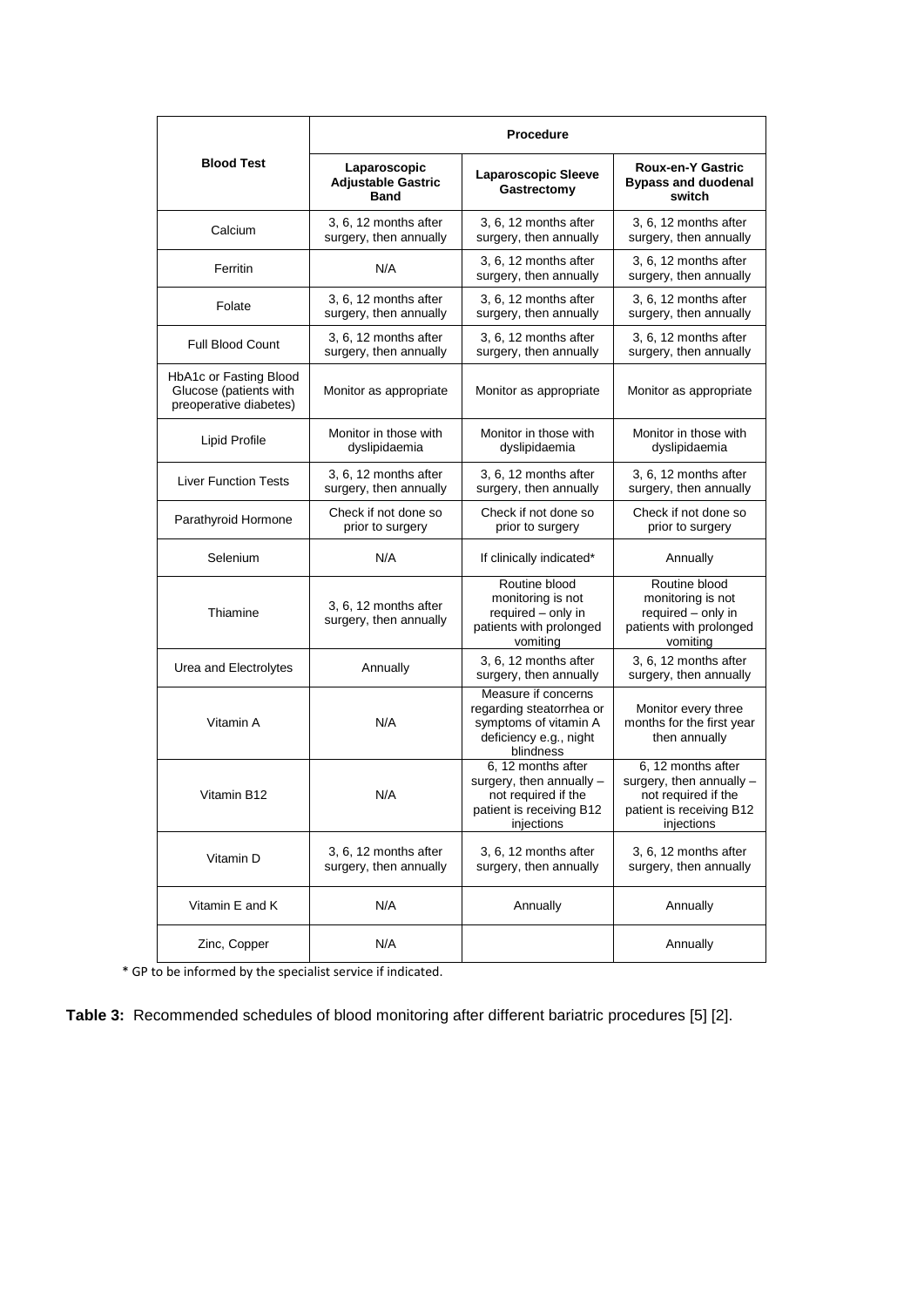## **2. Nutritional Deficiencies – What to Look For**

Clinicians should also be aware of the signs and symptoms of potential nutritional deficiencies especially anaemia, vitamin D deficiency, protein malnutrition, as well as other vitamin and micronutrient deficiencies (see Table 4).

| <b>Nutritional Deficiency</b>       | <b>Notes</b>                                                                                                                                |  |  |
|-------------------------------------|---------------------------------------------------------------------------------------------------------------------------------------------|--|--|
| Protein malnutrition                | May present as oedema several years post-surgery                                                                                            |  |  |
|                                     | Requires urgent referral back to the bariatric team                                                                                         |  |  |
|                                     | Iron deficiency (rule out and investigate other potential causes, such as blood loss)                                                       |  |  |
|                                     | Folate deficiency                                                                                                                           |  |  |
| Anaemia                             | Vitamin B12 deficiency                                                                                                                      |  |  |
|                                     | Less common deficiencies such as zinc, copper, and selenium are a potential cause of unexplained<br>anaemia                                 |  |  |
|                                     | Some patients may need parenteral iron or blood transfusions if oral iron does not correct the<br>deficiency                                |  |  |
| Calcium and vitamin<br>D deficiency | It is recommended that vitamin D should be replaced if deficiency is severe – aim for levels of 75 -<br>250nmol/L post weight-loss surgery. |  |  |
| Vitamin A deficiency                | Suspect in patients with changes in night vision                                                                                            |  |  |
|                                     | Patients with steatorrhea or those who have had a duodenal switch are at high risk                                                          |  |  |
| Zinc, copper and                    | Unexplained anaemia, poor wound healing, hair loss, neutropenia, peripheral neuropathy and<br>cardiomyopathy are potential symptoms         |  |  |
| selenium deficiency                 | Ask about over-the-counter supplements and liaise with bariatric unit, as zinc supplements can induce<br>copper deficiency and vice versa   |  |  |
| Thiamine deficiency                 | Suspect in patients with poor intake, persistent regurgitation or vomiting                                                                  |  |  |
|                                     | This may be caused by anastomotic stricture in the early postoperative phase, food intolerances or an<br>over tight band                    |  |  |
|                                     | Start thiamine supplementation immediately and refer urgently to the local bariatric unit due to brisk of<br>Wernicke's encephalopathy      |  |  |
|                                     | Do not give sugary drinks as they may precipitate Wernicke's encephalopathy                                                                 |  |  |



### **3. When to Request Specialist Biochemical / Nutritional Advice or Refer**

Diagnosis and management of micronutrient deficiency syndrome can be complex and so when in doubt, it is recommended that specialist advice is sought, especially in the following cases: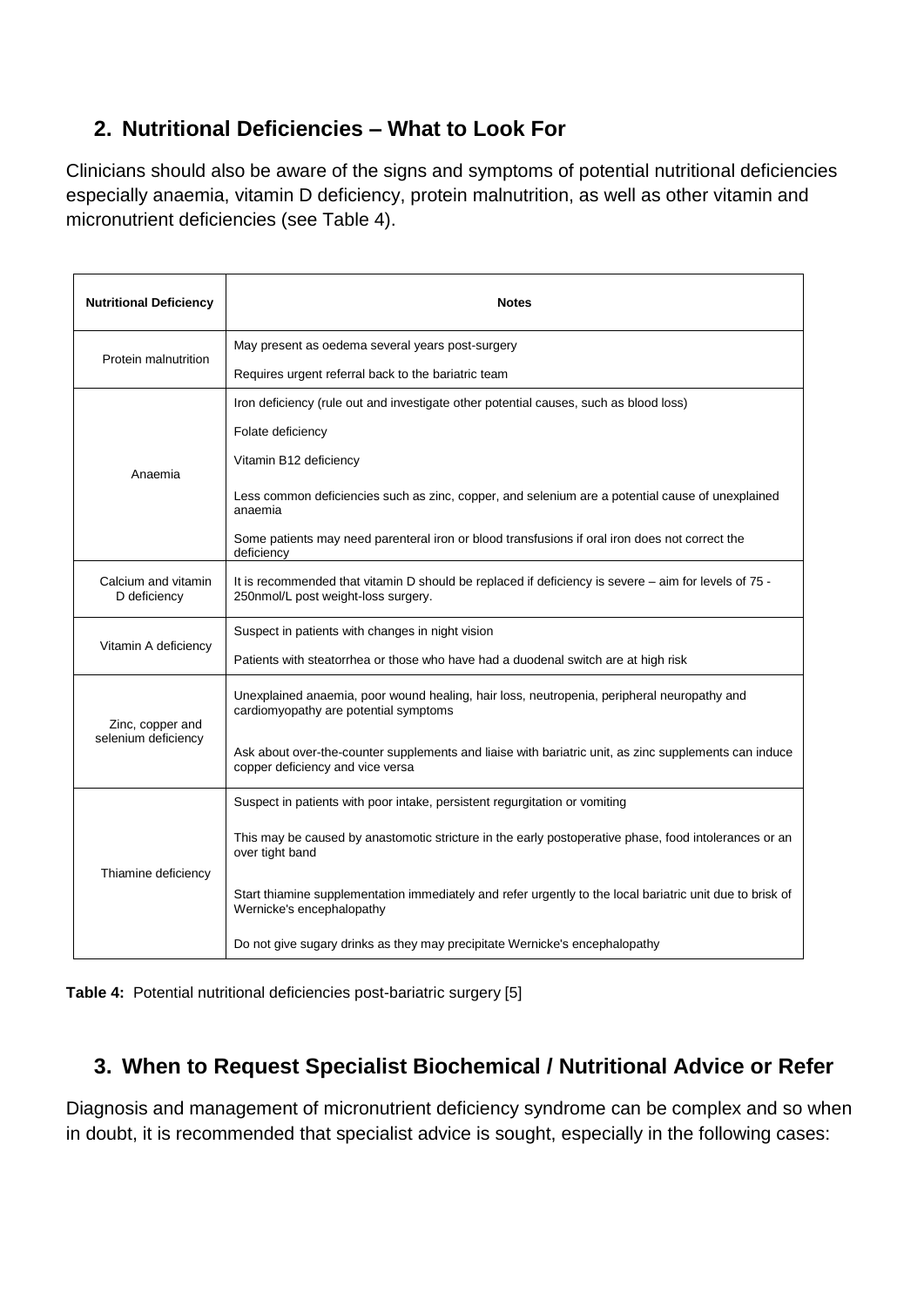- Newly identified biochemical deficiency, where there is differential diagnosis, or its appropriate investigation and treatment are uncertain
- Unexplained symptoms that may be indicative of underlying micronutrient / trace element deficiencies
- Women who have undergone previous gastric bypass, sleeve gastrectomy or duodenal switch surgery and who are planning to become pregnant or who are pregnant
- The patient is regaining weight

### **4. References**

1. Health and Social Care Information Centre, Lifestyles Statistics. Statistics on obesity, physical activity and diet: England, 2014, [Internet], London, The Health and Social Care Information Centre.

Available from: [http://www.hscic.gov.uk/catalogue/PUB13648/Obes-phys-acti-diet-eng-2014](http://www.hscic.gov.uk/catalogue/PUB13648/Obes-phys-acti-diet-eng-2014-rep.pdf) [rep.pdf](http://www.hscic.gov.uk/catalogue/PUB13648/Obes-phys-acti-diet-eng-2014-rep.pdf) [Accessed 07 December 2016]

- 2. British Obesity & Metabolic Surgery Society. Guidelines on peri-operative and postoperative biochemical monitoring and micronutrient replacement for patients undergoing bariatric surgery – 2020 update
- 3. Al-Momani H, Williamson J, Greenslade B, Krawec V, Mahon D (2015). Biochemical monitoring and micronutrient replacement for patients undergoing bariatric surgery: A review of British Obesity and Metabolic Surgery Society guidelines. *British Journal of Obesity* 1: 61– 67.
- 4. Francis R, Aspray T, Fraser W, Gittoes N, Javaid K, MacDonald H, Patel S, Selby P, Tanna N, Bowring C (2013). A practical clinical guideline for patient management. National Osteoporosis Society [Internet].

Available from:<http://www.nos.org.uk/document.doc?id=1352> [Accessed 07 December 2016]

**Please access this guidance via the LSCMMG website to ensure that the correct version is in use.**

#### **Version Control**

| <b>Version Number</b> | Date              | <b>Amendments Made</b>                                  | <b>Author</b> |
|-----------------------|-------------------|---------------------------------------------------------|---------------|
| Version 1.0           | <b>March 2017</b> | Approved                                                | AG            |
| Version 1.1           | June 2019         | Reference to commissioning<br>responsibilities removed. | AG            |
|                       |                   | Logo updated.                                           |               |